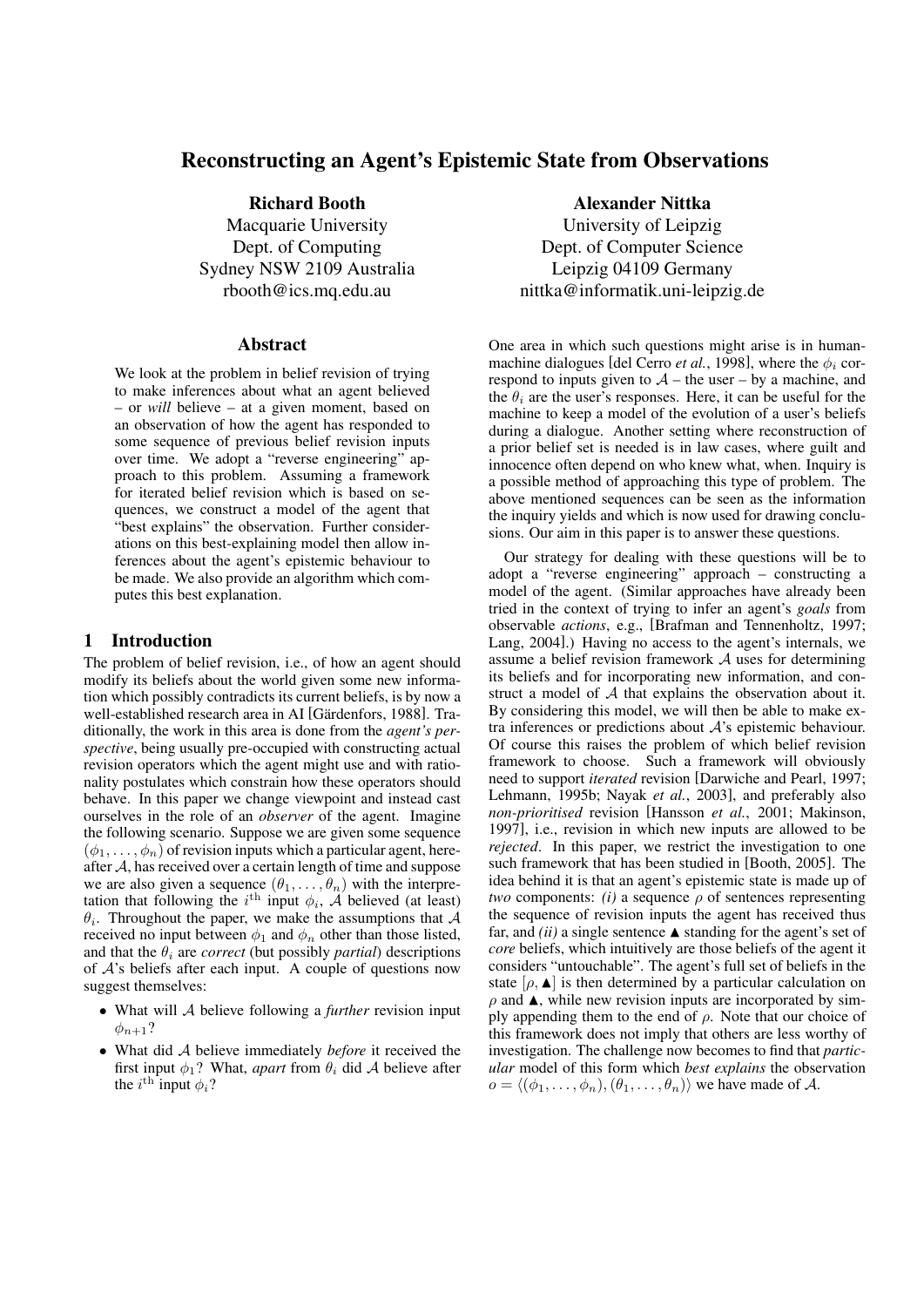The plan of the paper is as follows. In Sect. 2 we describe in more detail the model of epistemic state we will be assuming. This will enable us to pose more precisely the problem we want to solve. We will see that the problem essentially reduces to trying to guess what A's *initial* epistemic state  $[\rho, \blacktriangle]$ (i.e., before it received  $\phi_1$ ) was. In Sect. 3, inspired by work done on reasoning with *conditional beliefs*, we propose a way of finding the best initial sequence – or  $prefix - \rho(\blacktriangle)$  for any given *fixed*  $\blacktriangle$ . Then, in Sect. 4 we focus on finding the best  $\blacktriangle$ . This will amount to equating best with logically weakest. The epistemic state  $[\rho(\blacktriangle), \blacktriangle]$  obtained by combining our answers will be our proposed best explanation for o, which we will call the *rational explanation*. In Sect. 5 we present an algorithm which *constructs* the rational explanation for any given o, before giving some examples to show the type of inferences this explanation leads to in Sect. 6. In Sect. 7 we briefly mention a related piece of work by Dupin de Saint-Cyr and Lang, before concluding and giving some pointers for future research.

### 2 Modelling the Agent

We assume sentences  $\phi_i, \theta_i, \blacktriangle$ , etc. are elements of some finitely-generated propositional language L. In our examples,  $p, q, r$  denote distinct propositional variables. The classical logical entailment relation between sentences is denoted by  $\vdash$ , while  $\equiv$  denotes classical logical equivalence. Wherever we use a sentence to describe a *belief set* the intention is that it represents all its logical consequences. The set of all possible observations  $o = \langle \iota, \tau \rangle$  which can be made of A, where  $\iota = (\phi_1, \ldots, \phi_n)$  and  $\tau = (\theta_1, \ldots, \theta_n)$  are two finite sequences of sentences of the same length, is denoted by O. The operation · on sequences denotes sequence concatenation.

As indicated in the introduction, we follow [Booth, 2005] by assuming that, at any given moment in time, an agent's epistemic state is represented by a pair  $[\rho, \blacktriangle]$ . ([Konieczny and Pérez, 2000; Lehmann, 1995b] also use sequences to represent epistemic states, but without core beliefs). In order to fully specify the agent's epistemic processes, we also need to formally specify *(i)* how the agent determines its set of beliefs  $Bel([\rho, \blacktriangle])$  in any given state  $[\rho, \blacktriangle]$ , and *(ii)* how it incorporates new revision inputs into its epistemic state. Turning first to *(i)*, we can describe  $Bel([\rho, \blacktriangle])$  neatly with the help of a function  $f$ , which takes as argument a non-empty sequence  $\sigma = (\alpha_m, \dots, \alpha_1)$  of sentences, and returns a sentence. f is defined by induction on the length m of  $\sigma$ : if  $m = 1$  then  $f(\sigma) = \alpha_1$ . If  $m > 1$  then

$$
f(\sigma) = \begin{cases} \varphi = \alpha_m \wedge f(\alpha_{m-1}, \dots, \alpha_1) & \text{if } \varphi \nvdash \bot \\ f(\alpha_{m-1}, \dots, \alpha_1) & \text{otherwise} \end{cases}
$$

In other words  $f(\sigma)$  is determined by first taking  $\alpha_1$  and then going backwards through  $\sigma$ , adding each sentence as we go, provided that sentence is consistent with what has been collected so far (cf. the "linear base-revision operation" of [Nebel, 1994] and the "basic memory operator" of [Konieczny and Pérez, 2000].) The belief set associated to the state  $[\rho, \blacktriangle]$  is then given by  $Bel([\rho, \blacktriangle]) = f(\rho \cdot \blacktriangle)$ . Hence when calculating its beliefs from the sentences appearing in its epistemic state, an agent gives highest priority to  $\blacktriangle$ . After that, it prioritises more recent information received. Note

that  $\blacktriangle$  is always believed, and that  $Bel([\rho, \blacktriangle])$  is inconsistent if and only if  $\blacktriangle$  is inconsistent.

**Example 2.1.** Consider  $\triangle$  =  $\neg p$  and  $\rho = (q, q \rightarrow p)$ .  $Bel([\rho, \blacktriangle]) = f(q, q \rightarrow p, \neg p).$  In order to determine  $f(q, q \rightarrow p, \neg p)$  we need to know if q is consistent with  $f(q \rightarrow p, \neg p)$ . As  $f(\neg p) = \neg p$  and  $q \rightarrow p$  is consistent with  $\neg p$ ,  $f(q \rightarrow p, \neg p) = (q \rightarrow p) \land \neg p \equiv \neg q \land \neg p$ . So q is inconsistent with  $f(q \rightarrow p, \neg p)$ . Consequently we get  $f(q, q \rightarrow p, \neg p) = f(q \rightarrow p, \neg p)$  and  $Bel([\rho, \blacktriangle]) =$  $f(q \rightarrow p, \neg p) \equiv \neg q \land \neg p.$ 

An agent incorporates a new revision input  $\lambda$  into its epistemic state  $[\rho, \blacktriangle]$  by simply appending  $\lambda$  to  $\rho$ , i.e., the agent's *revision function*  $*$  is specified by setting, for every  $\lambda \in L$ ,

$$
[\rho, \blacktriangle] * \lambda = [\rho \cdot \lambda, \blacktriangle].
$$

Given this, we see that a new input  $\lambda$  will not always be believed in the new state. Indeed (when  $\triangle$  is consistent) it will be so only if it is consistent with  $\blacktriangle$ . If it contradicts  $\blacktriangle$  then it will not be accepted, and in fact in this case the agent's belief set will remain unchanged (c.f. *screened* revision [Makinson, 1997]). Note also that  $\blacktriangle$  remains unaffected by a revision input, i.e., ∗ is a *core-invariant* revision operator [Booth,  $2005$ ].<sup>1</sup> Core beliefs are needed to ensure that revision inputs can be rejected. If they were not allowed, which corresponds to demanding  $\triangle = \top$  in the above definitions, any consistent revision input would belong to the agent's beliefs.

As is shown in [Booth, 2005], the above revision method satisfies several natural properties. In particular, it stays largely faithful to the AGM postulates [Gärdenfors, 1988] (leaving aside the "success" postulate, which forces all new inputs to be accepted), and satisfies slight,"non-prioritised" variants of several postulates for iterated revision which have been proposed, including those of [Darwiche and Pearl, 1997]. One characteristic property of this method is the following variant of the rule "Recalcitrance" from [Nayak *et al.*, 2003]:

If  $\blacktriangle \forall (\lambda_2 \rightarrow \neg \lambda_1)$  then  $Bel([\rho, \blacktriangle] * \lambda_1 * \lambda_2) \vdash \lambda_1$ This entails if the agent *accepts* an input  $\lambda_1$ , then it does so *wholeheartedly*, in that the only way it can be dislodged from the belief set by a succeeding input  $\lambda_2$  is if that input contradicts it given the core beliefs  $\blacktriangle$ .

Returning to our agent  $A$  from the introduction, from now on we assume  $A$ 's epistemic state is always of the form  $[\rho, \blacktriangle]$ , and that A determines its belief set and incorporates new inputs into its epistemic state as described above. Then, suppose we make the observation  $o = \langle (\phi_1, \ldots, \phi_n), (\theta_1, \ldots, \theta_n) \rangle$  about A. Then after receiving the  $i^{\text{th}}$  input  $\phi_i$ ,  $\mathcal{A}$ 's epistemic state must be  $[\rho \cdot (\phi_1, \ldots, \phi_i), \blacktriangle]$  and its belief set  $f(\rho \cdot (\phi_1, \ldots, \phi_i) \cdot \blacktriangle)$ , where  $[\rho, \blacktriangle]$  is A's unknown *initial* (i.e., before  $\phi_1$ ) epistemic state. Observation  $o$  now amounts to the following:

 $f(\rho \cdot (\phi_1, \ldots, \phi_i) \cdot \blacktriangle) \vdash \theta_i \qquad i = 1, \ldots, n$  (1) We make the following definitions:

**Definition 2.2.** *Let*  $o = \langle (\phi_1, \ldots, \phi_n), (\theta_1, \ldots, \theta_n) \rangle \in O$ . *Then*  $[\rho, \blacktriangle]$  explains  $\rho$  *(or is* an explanation for  $\rho$ *) iff (1) above holds. We say*  $\blacktriangle$  *is an o*-acceptable core *iff*  $[\rho, \blacktriangle]$  *explains o for* some ρ*.*

<sup>&</sup>lt;sup>1</sup>In fact the model of [Booth, 2005] allows the core itself to be revisable. We do not explore this possibility here.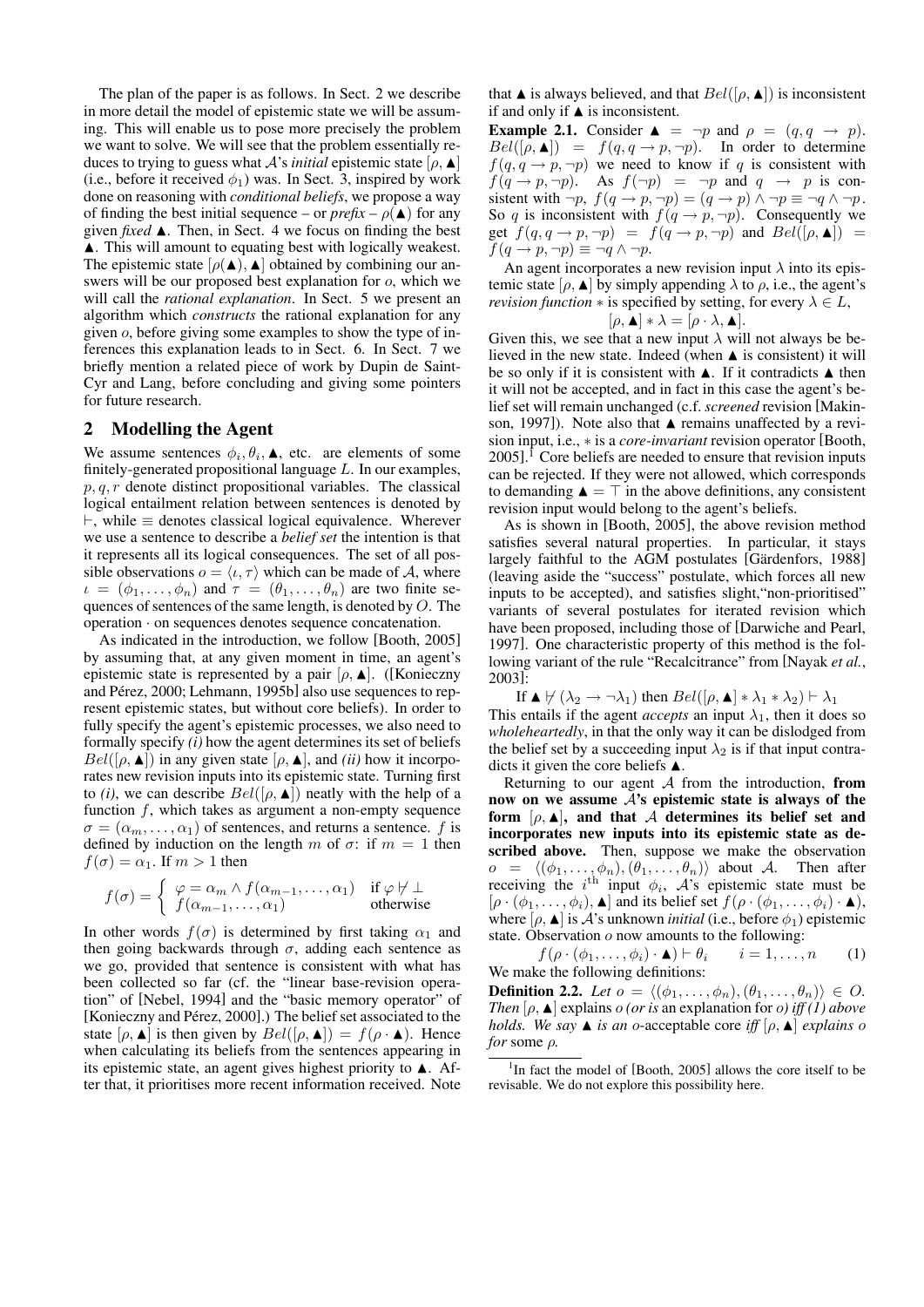**Example 2.3.** *(i)*  $[\rho, \triangle] = [(p \rightarrow q), r]$  explains  $\langle (p, q), (q, r) \rangle$  because  $f (p \rightarrow q, p, r) \equiv p \land q \land r \vdash q$  and  $f(p \rightarrow q, p, q, r) \equiv p \land q \land r \vdash r.$ *(ii)*  $[(p \rightarrow q), \top]$  does not explain  $\langle (p, q), (q, r) \rangle$  because  $f(p \rightarrow q, p, q, \top) \equiv p \land q \not\vdash r.$ 

If we had some explanation  $[\rho, \blacktriangle]$  for *o* then we would be able to answer the questions in the introduction: following a new input  $\phi_{n+1}$  A will believe  $f(\rho \cdot (\phi_1, \ldots, \phi_n, \phi_{n+1}) \cdot \blacktriangle)$ , before receiving the first input A believes  $f(\rho \cdot \blacktriangle)$ , and the beliefs after the  $i^{th}$  input are  $f(\rho \cdot (\phi_1, \ldots, \phi_i) \cdot \blacktriangle)$ .

Note for any  $o \in O$  there always exists *some* explanation [ $\rho$ , **A**] for  $o$ , since the contradiction  $\bot$  is an  $o$ -acceptable core using *any*  $\rho$ . But this would be a most unsatisfactory explanation, since it means we just infer  $A$  believes everything at every step.

Our job now is to choose, from the space of possible explanations for o, the best one. As a guideline, we consider an explanation good if it only makes necessary (or minimal) assumptions about what  $A$  believes. But how do we find this best one? Our strategy is to split the problem into two parts, handling  $\rho$  and  $\blacktriangle$  separately. First, *(i)* given a *fixed* o-acceptable core  $\blacktriangle$ , find a best sequence  $\rho$ ( $o, \blacktriangle$ ) such that  $[\rho, \blacktriangle]$  explains o, then, *(ii)* find a best o-acceptable core  $\blacktriangle$  (o). Our best explanation for o will then be  $[\rho(o, \blacktriangle(a)), \blacktriangle(a)]$ .

## 3 Finding  $\rho$

Given  $o = \langle (\phi_1, \ldots, \phi_n), (\theta_1, \ldots, \theta_n) \rangle$ , let us assume a fixed core  $\blacktriangle$ . To find that sequence  $\rho(o, \blacktriangle)$  such that  $[\rho(o, \blacktriangle), \blacktriangle]$ is the best explanation for  $o$ , *given*  $\blacktriangle$ , we will take inspiration from work done in the area of non-monotonic reasoning on reasoning with *conditional* information.

Let's say a pair  $(\lambda, \chi)$  of sentences is a *conditional belief* in the state  $[\rho, \blacktriangle]$  iff  $\chi$  would be believed after revising  $[\rho, \blacktriangle]$  by  $\lambda$ , i.e.,  $Bel([\rho, \blacktriangle] * \lambda) \vdash \chi$ . In this case we will write  $\lambda \Rightarrow_{[\rho, \blacktriangle]} \chi^2$ . This relation plays an important role, because it turns out A's beliefs following *any* sequence of revision inputs starting from  $[\rho, \blacktriangle]$  is determined *entirely* by the set  $\Rightarrow_{[0,\blacktriangle]}$  of conditional beliefs in  $[\rho, \blacktriangle]$ . This is because, for *any* sequence of revision inputs  $\phi_1, \ldots, \phi_m$ , our revision method satisfies

$$
Bel([\rho, \blacktriangle] * \phi_1 * \cdots * \phi_m) = Bel([\rho, \blacktriangle] * f(\phi_1, \ldots, \phi_m, \blacktriangle)).
$$

Thus, as far as their effects on the belief set go, a sequence of revision inputs starting from  $[\rho, \blacktriangle]$  can always be reduced to a single input. (But note the set of conditional beliefs  $\Rightarrow_{[\rho,\blacktriangle]\ast\lambda}$ in the state  $[\rho, \blacktriangle] * \lambda$  following revision by  $\lambda$  will generally *not* be the same as  $\Rightarrow_{[\rho, \blacktriangle]}$ .)

All this means observation  $\sigma$  may be translated into a partial description of the set of conditional beliefs that A has in its initial epistemic state:

$$
\mathcal{C}_{\blacktriangle}(o) = \{f(\phi_1,\ldots,\phi_i,\blacktriangle) \Rightarrow \theta_i \mid i = 1,\ldots,n\}.
$$

Clearly, if we had access to the *complete* set of A's conditional beliefs in its initial state, this would give another way to answer the questions of the introduction. Now, the problem of determining which conditional beliefs *follow from* a given set  $C$  of such beliefs has been well-studied and several solutions have been proposed, e.g., [Geffner and Pearl, 1992; Lehmann, 1995a]. One particularly elegant and well-motivated solution is to take the *rational closure* of C [Lehmann and Magidor, 1992]. Furthermore, as is shown in, e.g., [Freund, 2004], this construction is amenable to a relatively simple representation as a sequence of sentences! Our idea is essentially to take  $\rho$ ( $o$ ,  $\blacktriangle$ ) to be this sequence corresponding to the rational closure of  $\mathcal{C}_{\blacktriangle}(o)$ . First let us describe the general construction.

### 3.1 The rational closure of a set of conditionals

Given a set of conditionals  $\mathcal{C} = \{\lambda_i \Rightarrow \chi_i \mid i = 1, \dots, l\}$ we denote by  $\tilde{C}$  the set of *material counterparts* of all the conditionals in C, i.e.,  $\tilde{\mathcal{C}} = {\lambda_i \rightarrow \chi_i \mid i = 1, ..., l}.$  Then a sentence  $\nu$  is *exceptional* for C iff  $\tilde{C} \vdash \neg \nu$ , and a conditional  $\nu \Rightarrow \mu$  is exceptional for C iff its antecedent  $\nu$  is. To find the (sequence corresponding to the) rational closure  $\rho_B(\mathcal{C})$  of  $\mathcal{C}$ , we first define a decreasing sequence of sets of conditionals  $C_0 \supseteq C_1 \supseteq \cdots \supseteq C_m$  by setting *(i)*  $C_0 = C$ , *(ii)*  $C_{i+1}$  equals the set of conditionals in  $\mathcal{C}_i$  which are exceptional for  $\mathcal{C}_i$ , and *(iii)* m is minimal such that  $\mathcal{C}_m = \mathcal{C}_{m+1}$ . Then we set

$$
\rho_R(\mathcal{C}) = (\bigwedge \tilde{\mathcal{C}}_m, \bigwedge \tilde{\mathcal{C}}_{m-1}, \dots, \bigwedge \tilde{\mathcal{C}}_0).
$$

Writing  $\alpha_i$  for  $\bigwedge \tilde{C}_i$ , the rational closure of C is then the relation  $\Rightarrow_R$  given by  $\lambda \Rightarrow_R \chi$  iff either  $\alpha_m \vdash \neg \lambda$  or  $[\alpha_j \wedge \lambda \vdash \chi$ where j is minimal such that  $\alpha_j \not\vdash \neg \lambda$ . Since  $\alpha_m \dashv \cdots \dashv \alpha_0$ it easy to check that in fact this second disjunct is equivalent to  $f(\alpha_m, \ldots, \alpha_0, \lambda) \vdash \chi$ .

We now make the following definition:

**Definition 3.1.** *Let*  $o \in O$  *and*  $\blacktriangle \in L$ *. We call*  $\rho_R(C_{\blacktriangle}(o))$ *the* rational prefix of  $\sigma$  with respect to  $\blacktriangle$ , and will denote it by  $\rho_R(o, \blacktriangle)$ .

**Example 3.2.** Let  $o = \langle (p, q), (r, \neg p) \rangle$  and  $\blacktriangle = \neg p$ . Then

$$
\mathcal{C}_{\blacktriangle}(o) = \{ f(p, \neg p) \Rightarrow r, f(p, q, \neg p) \Rightarrow \neg p \}
$$
  
=  $\{ \neg p \Rightarrow r, (q \land \neg p) \Rightarrow \neg p \}.$ 

Since neither of the individual conditionals are exceptional for  $\mathcal{C}_{\blacktriangle}(o)$  we get  $\mathcal{C}_0 = \mathcal{C}_{\blacktriangle}(o)$  and  $\mathcal{C}_1 = \emptyset$ . Clearly then also  $C_2 = \emptyset = C_1$  so we obtain  $\rho_R(o, \blacktriangle) = (\bigwedge \emptyset, \bigwedge \tilde{C}_{\blacktriangle}(o)).$ Rewriting the sequence using logically equivalent sentences we get  $\rho_R(o, \blacktriangle) = (\top, \neg p \rightarrow r)$ .

Now, an interesting thing to note about the rational prefix construction is that it actually goes through *independently* of whether  $\triangle$  is *o*-acceptable. In fact a useful sideeffect of the construction is that it actually *reveals* whether  $\blacktriangle$  is o-acceptable. Given we have constructed  $\rho_R(o, \blacktriangle)$  =  $(\alpha_m, \ldots, \alpha_0)$ , all we have to do is to look at sentence  $\alpha_m$ and check if it is a tautology:

**Proposition 3.3.** *Let*  $o \in O$  *and*  $\blacktriangle \in L$ *, and let*  $\rho_B(o, \blacktriangle) =$  $(\alpha_m, \ldots, \alpha_0)$  *be the rational prefix of o w.r.t.*  $\blacktriangle$ . Then (i) *if*  $\alpha_m \equiv \top$  *then*  $[\rho_R(o, \blacktriangle), \blacktriangle]$  *is an explanation for o.* (ii) *if*  $\alpha_m \not\equiv \top$  *then*  $\blacktriangle$  *is not an o-acceptable core.* 

Thus this proposition gives us a necessary and sufficient condition for  $\blacktriangle$  to be an *o*-acceptable core. This will be used in the algorithm of Sect. 5.

In Example 3.2  $\rho_R(o, \triangle) = (\top, \neg p \rightarrow r)$  was calculated. The above proposition implies  $[(\top, \neg p \rightarrow r), \neg p]$ 

<sup>&</sup>lt;sup>2</sup>The relation  $\Rightarrow_{[\rho,\triangle]}$  *almost* satisfies all the rules of a rational inference relation [Lehmann and Magidor, 1992]. More precisely the modified version does, viz.,  $\lambda \Rightarrow_{[\rho, \blacktriangle]}' \chi$  iff  $[\blacktriangle \vdash \neg \lambda \text{ or } \lambda \Rightarrow_{[\rho, \blacktriangle]} \chi]$ .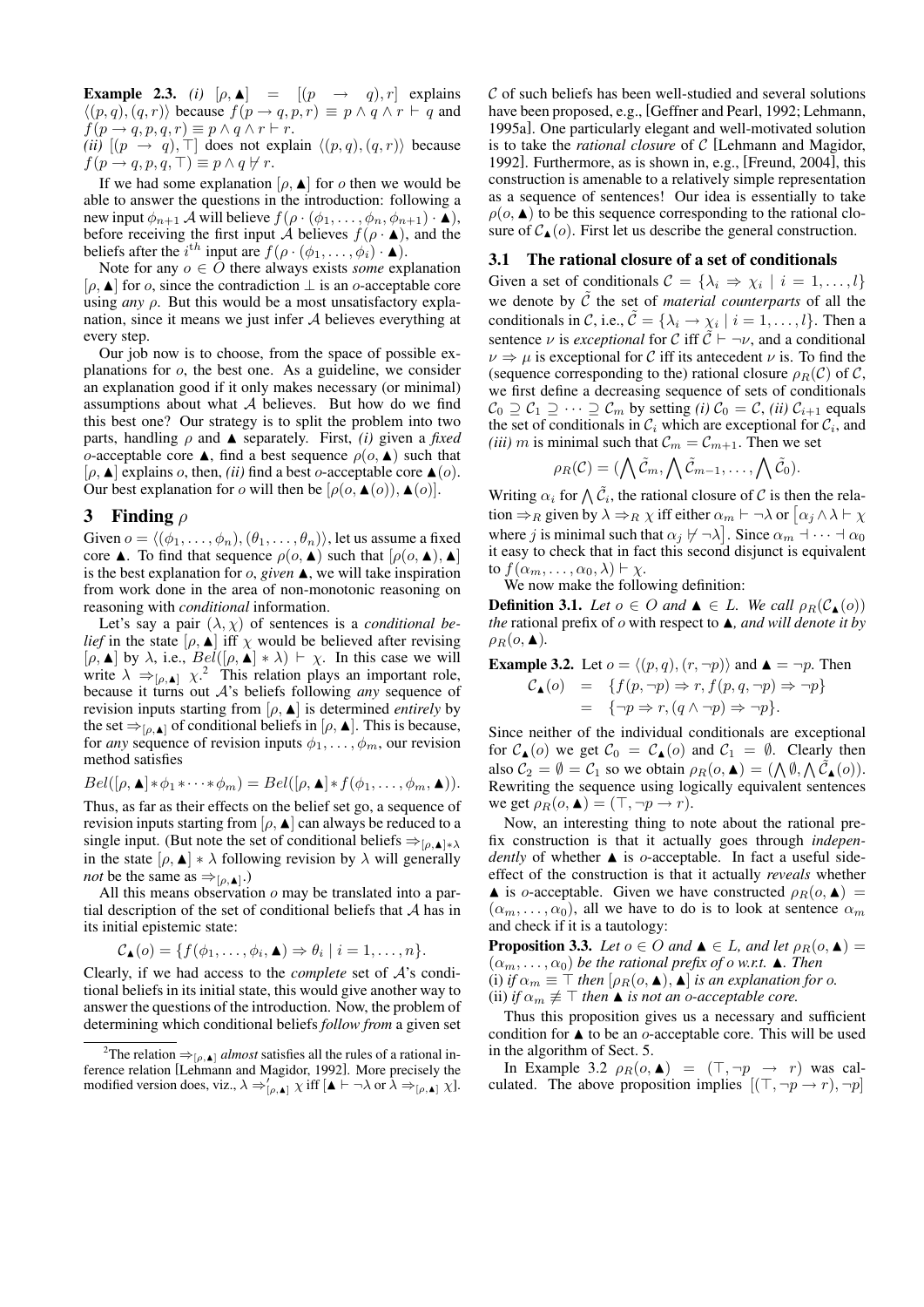is an explanation for  $o = \langle (p, q), (r, \neg p) \rangle$ . This is verified by  $f(\top, \neg p \rightarrow r, p, \neg p) \equiv \neg p \land r \vdash r$  and  $f(\top, \neg p \rightarrow r, p, q, \neg p) \equiv \neg p \land q \land r \vdash \neg p.$ 

#### 3.2 Justification for using the rational prefix

In the rest of this section we assume  $\triangle$  to be some fixed *oacceptable* core. As we just saw,  $[\rho_R(o, \blacktriangle), \blacktriangle]$  then provides an explanation for  $o$  given this  $\blacktriangle$ . In this section we want to show in precisely what sense it could be regarded as a *best* explanation given  $\blacktriangle$ . Let  $\Sigma = {\sigma | [\sigma, \blacktriangle]}$  explains  $\sigma$ .

One way to compare sequences in  $\Sigma$  is by focusing on the *trace* of belief sets they (in combination with  $\triangle$ ) induce through *o*, i.e., for each  $\sigma \in \Sigma$  we can consider the sequence  $(Bel_0^{\sigma}, Bel_1^{\sigma}, \ldots, Bel_n^{\sigma})$ , where  $Bel_i^{\sigma}$  is defined to be the be- $(Det_0, Det_1, \ldots, Det_n)$ , where  $Det_i$  is defined to be the be-<br>liefs after the  $i^{\text{th}}$  input in o (under the explanation  $[\sigma, \blacktriangle]$ ). In other words  $Bel_i^{\sigma} = f(\sigma \cdot (\phi_1, ..., \phi_i) \cdot \triangle)$ . (So  $Bel_0^{\sigma}$  gives the initial belief set.)

**Example 3.4.** Let  $o$ ,  $\blacktriangle$  and  $\rho_R(o, \blacktriangle)$  be as in Example 3.2. Then the belief trace is  $(\neg p \land r, \neg p \land r, \neg p \land q \land r)$ .

The idea would then be to define a preference relation  $\preceq_1$ over the sequences in  $\Sigma$  (with more preferred sequences corresponding to those "lower" in the ordering) via some preference relation over their set of associated belief traces. Given any two possible belief traces  $(\beta_0, \ldots, \beta_n)$  and  $(\gamma_0, \ldots, \gamma_n)$ , let us write  $(\beta_0, \ldots, \beta_n) \leq_{\text{lex}} (\gamma_0, \ldots, \gamma_n)$  iff, for all  $i =$  $0, \ldots, n, [\beta_j \equiv \gamma_j \text{ for all } j < i \text{ implies } \gamma_i \vdash \beta_i].$  Then we define, for any  $\rho, \sigma \in \Sigma$ :

$$
\rho \preceq_1 \sigma \text{ iff } (Bel_0^{\rho}, \ldots, Bel_n^{\rho}) \leq_{\text{lex}} (Bel_0^{\sigma}, \ldots, Bel_n^{\sigma}).
$$

( $\preceq_1$  is a pre-order (i.e., reflexive and transitive) on  $\Sigma$ .) Thus, given two sequences in  $\Sigma$ , we prefer that one which leads to  $\mathcal A$ having fewer (i.e., weaker) beliefs before any of the inputs  $\phi_i$ were received. If the two sequences lead to equivalent beliefs at this initial stage, then we prefer that which leads to  $A$  having fewer beliefs after  $\phi_1$  was received. If they lead to equivalent beliefs also after this stage, then we prefer that which leads to A having fewer beliefs after  $\phi_2$  was received, and so on. Thus, under this ordering, we prefer sequences which induce A to have *fewer* beliefs, *earlier* in o. The next result shows  $\rho_R(o, \blacktriangle)$  is a best element in  $\Sigma$  under this ordering.

**Proposition 3.5.**  $\rho_R(o, \blacktriangle) \preceq_1 \sigma$  *for all*  $\sigma \in \Sigma$ *.* 

Another way to compare sequences is to look at their consequences for predicting what will happen at the next step after o.

$$
\rho \preceq_2 \sigma \quad \text{iff} \quad Bel([\sigma, \blacktriangle] * \phi_1 * \cdots * \phi_n * \lambda) \vdash
$$
  

$$
Bel([\rho, \blacktriangle] * \phi_1 * \cdots * \phi_n * \lambda) \text{ for all } \lambda
$$

Thus, according to *this* preference criterion we prefer  $\rho$  to  $\sigma$ if it always leads to fewer beliefs being predicted after the next revision input. It turns out  $\rho_R(o, \blacktriangle)$  is a most preferred element under  $\preceq_2$  *amongst all minimal elements under*  $\preceq_1$ .

**Proposition 3.6.** *For all*  $\sigma \in \Sigma$ , *if*  $\sigma \preceq_1 \rho_R(o, \blacktriangle)$  *then*  $\rho_R(o, \blacktriangle) \preceq_2 \sigma$ .

Thus if we take a lexicographic combination of  $\preceq_1$  and  $\preceq_2$  (with  $\preceq_1$  being considered as more important),  $\rho_R(o, \blacktriangle)$ emerges overall as a best, most preferred, member of  $\Sigma$ . Having provided a method for finding the best explanation  $[\rho, \blacktriangle]$ *given*  $\blacktriangle$ , we now turn our attention to finding the best  $\blacktriangle$  itself.

# 4 Minimising  $\triangle$

As argued earlier, core beliefs are needed, but at the same time we try to minimise the assumptions about the agent's beliefs. This includes minimising  $\blacktriangle$ . The first idea would be to simply take the disjunction of all possible o-acceptable cores, i.e., to take  $\blacktriangle$  √(*o*), defined by

 $\blacktriangle_{\vee}(o) \equiv \bigvee \{ \blacktriangle \mid \blacktriangle \text{ is an } o\text{-acceptable core} \}.$ 

But is  $\blacktriangle$  √(o) itself o-acceptable? Thankfully the answer is yes, a result which follows (in our finite setting) from the following proposition which says that the family of o-acceptable cores is closed under disjunctions.

**Proposition 4.1.** *If*  $\blacktriangle_1$  *and*  $\blacktriangle_2$  *are o*-*acceptable then so is* **A**<sub>1</sub> ∨ **A**<sub>2</sub>.

So as a corollary  $\blacktriangle$  √(o) does indeed satisfy:

(Acceptability)  $\blacktriangle$  (*o*) is an *o*-acceptable core

What other properties does  $\blacktriangle_{\vee}(o)$  satisfy? Clearly,  $\blacktriangle_{\vee}(o)$ will always be consistent provided at least one consistent  $o$ acceptable core exists:

(Consistency) If 
$$
\triangle(o) \equiv \perp
$$
 then  $\triangle' \equiv \perp$  for every   
*o*-acceptable core  $\triangle'$ .

Acceptability and Consistency would appear to be absolute rock-bottom properties which we would expect of *any* method for finding a good o-acceptable core. However for  $\blacktriangle$  we can say more. Given two observations  $o = \langle \iota, \tau \rangle$  and  $o' = \langle v', \tau' \rangle$ , let us denote by  $o \cdot o'$  the concatenation of  $o$  and  $o'$ , i.e.,  $o \cdot o' = \langle \iota \cdot \iota', \tau \cdot \tau' \rangle$ . We shall use  $o \sqsubseteq_{\text{right}} o'$  to denote that o' right extends o, i.e.,  $o' = o \cdot o''$  for some (possibly empty)  $o'' \in O$ , and  $o \sqsubseteq_{\text{left}} o'$  to denote  $o'$  *left extends*  $o$ , i.e.,  $o' = o'' \cdot o$  for some (possibly empty)  $o'' \in O$ .

**Proposition 4.2.** Suppose  $o \sqsubseteq_{\text{right}} o'$  or  $o \sqsubseteq_{\text{left}} o'$ . Then *every* o 0 *-acceptable core is an* o*-acceptable core.*

As a result of this we see  $\triangle$  v satisfies the following 2 properties, which say extending the observation into the future or past leads only to a logically stronger core being returned.

(Right Monotony) ' then  $\blacktriangle$  (o')  $\vdash \blacktriangle$  (o) (Left Monotony) ' then  $\blacktriangle(\vec{o}') \vdash \blacktriangle(\vec{o})$ .

Right- and Left Monotony provide ways of expressing that  $\triangle$ (*o*) leads only to *safe* conclusions that something is a core belief of  $A$  – conclusions that cannot be "defeated" by additional information about  $A$  that might come along in the form of observations prior to, or after o.

We should point out, though, that it is *not* the case that by inserting any observation *anywhere* in o, **A**∨ will always lead to a logically stronger core. Consider  $o_1 = \langle (p, q), (p, \neg p) \rangle$ and  $o_2 = \langle (p, \neg p, q), (p, \neg p, \neg p) \rangle$ , i.e.,  $\langle (\neg p), (\neg p) \rangle$  was inserted in the middle of  $o_1$ .  $\blacktriangle \vee (o_1) \equiv q \rightarrow \neg p$  whereas  $\blacktriangle_{\vee}(o_2) \equiv \top$ . So although  $o_2$  extends  $o_1$  in a sense, the corresponding  $\blacktriangle$  √ is actually weaker. Looking at  $o_1$ , assuming as we do that A received *no* inputs between p and q, the *only* way to explain the end belief in  $\neg p$  is to ascribe core belief  $q \rightarrow \neg p$  to A (cf. the "Recalcitrance" rule in Sect. 2). However, looking at  $o_2$ , the information that A received (and accepted) intermediate input  $\neg p$  is enough to "explain away" this end belief without recourse to core beliefs. Our assumption that A received no other inputs between  $\phi_1$  and  $\phi_n$  during an observation  $o = \langle (\phi_1, \ldots, \phi_n), (\theta_1, \ldots, \theta_n) \rangle$  is rather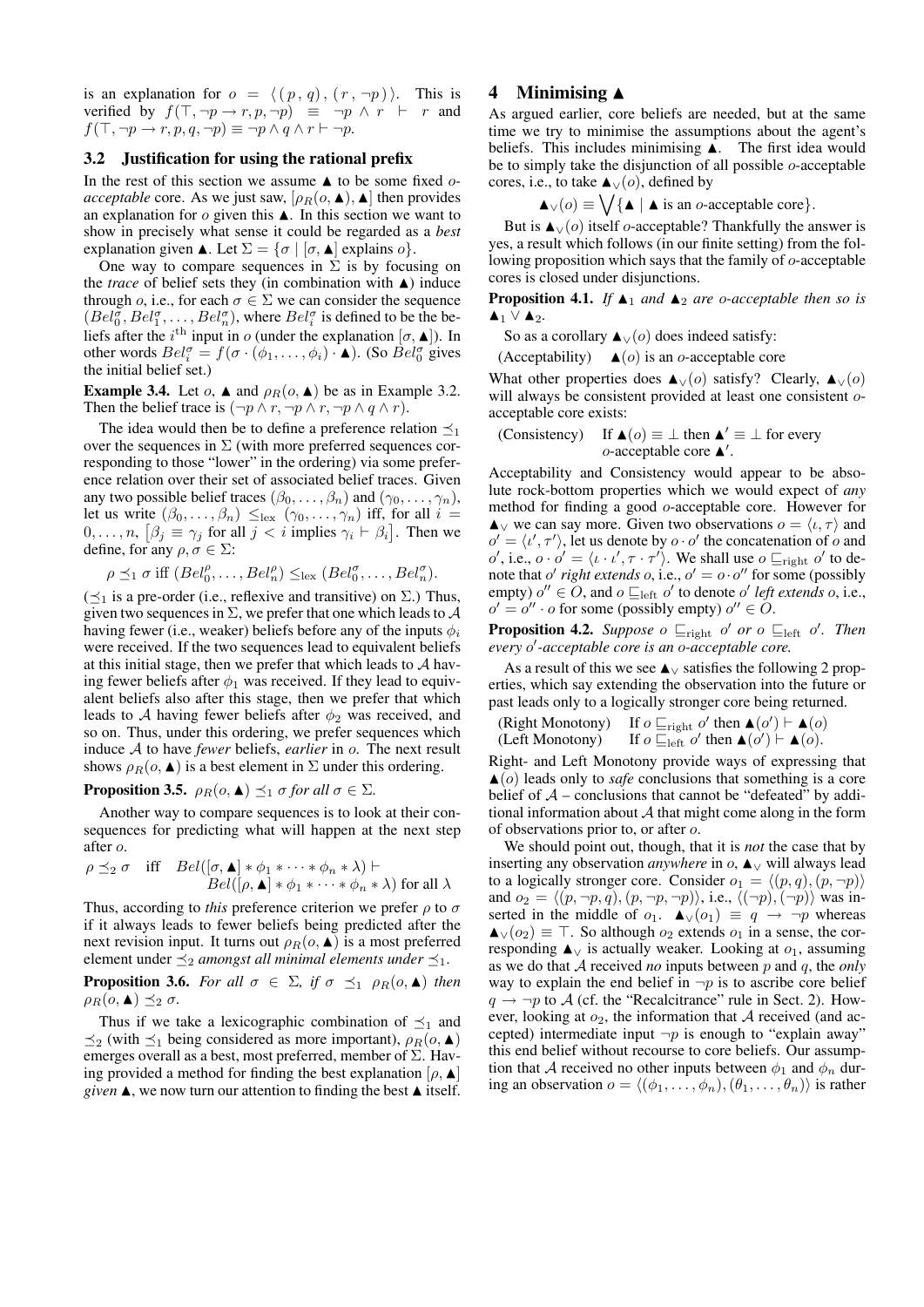strong. It amounts to saying that, during o, we kept our eye on A the whole time. The above example shows that relaxing this assumption gives us an extra degree of freedom with which to explain *o*, via the inference of intermediate inputs. This will be a topic for future work.

It turns out the above four properties are enough to actually *characterise* **A**∨. In fact, given the first two, just *one* of Rightand Left Monotony is sufficient for this task:

**Proposition 4.3.** Let  $\blacktriangle$  :  $\bigcirc \rightarrow L$  be any function which *returns a sentence given any*  $o \in O$ . Then the following are *equivalent:*

(i)  $\triangle$  *satisfies Acceptability, Consistency and Right Monotony.* (ii) N *satisfies Acceptability, Consistency and Left Monotony.* (iii)  $\blacktriangle$  (*o*)  $\equiv \blacktriangle$  \video (*o*) *for all*  $o \in O$ .

Note that as a corollary to this proposition we get the surprising result that, in the presence of Acceptability and Consistency, Right- and Left Monotony are in fact *equivalent*.

Combining the findings of the last two sections, we are now ready to announce our candidate for the best explanation for o. By analogy with "rational closure", we make the following definition:

**Definition 4.4.** *Let*  $o \in O$  *be an observation. Then we call*  $[\rho_R(o, \blacktriangle_V(o)), \blacktriangle_V(o)]$  *the* rational explanation *for o*.

In Sect. 6 we will give some examples of what we can infer about  $A$  under the rational explanation. But how might we find it in practice? The next section gives an algorithm for just that.

### 5 Constructing the Rational Explanation

The idea behind the algorithm is as follows. Given an observation o, we start with the weakest possible core  $\triangle_0 = \top$  and construct the rational prefix  $(\alpha_m, \dots, \alpha_0) = \rho_0$  of o w.r.t.  $\blacktriangle_0$ . We then check whether  $\alpha_m$  is a tautology. If it is then we know by Prop. 3.3 that  $[\rho_0, \blacktriangle_0]$  is an explanation for  $o$  and so we stop and return this as output. If it isn't then Prop. 3.3 tells us  $\blacktriangle_0$  cannot be *o*-acceptable. In this case, we modify  $\blacktriangle_0$  by *conjoining*  $\alpha_m$  to it, i.e., by setting  $\blacktriangle_1 = \blacktriangle_0 \wedge \alpha_m$ . Constructing the rational prefix of  $\sigma$  w.r.t. the new core then leads to a *different* prefix, which can be dealt with the same way.

Algorithm 1 Calculation of the rational explanation Input: observation o **Output:** the rational explanation for  $o$  $\blacktriangle \Leftarrow \top$ repeat  $\rho \Leftarrow \rho_R(o, \blacktriangle)$  { $\rho = (\alpha_m, \ldots, \alpha_0)$ }  $\blacktriangle \Leftarrow \blacktriangle \wedge \alpha_m$ until  $\alpha_m \equiv \top$ Return  $[\rho, \blacktriangle]$ 

Before showing that the output of this algorithm matches the rational explanation, we need to be sure it always terminates. This is a consequence of the following:

**Lemma 5.1.** *Let*  $\blacktriangle$  *and*  $\alpha_m$  *be as after the calculation of*  $\rho_R(o, \blacktriangle)$ *. If*  $\alpha_m \not\equiv \top$  *then*  $\blacktriangle \not\equiv \blacktriangle \wedge \alpha_m$ *.* 

This result assures us that if the termination condition of the algorithm does not hold, the new core will be *strictly* logically stronger than the previous one. Thus the cores generated by the algorithm become progressively strictly stronger. In our setting, in which we assumed a *finite* propositional language, this means, in the worst case, the process will continue until  $\blacktriangle$  ≡ ⊥. However in this case it can be shown the rational prefix of  $o$  w.r.t.  $\perp$  is just  $(\top)$ , and so the termination condition will be satisfied at the very next step.

Now, to show the output matches the rational explanation, consider the sequence  $[\rho_0, \blacktriangle_0], \ldots, [\rho_k, \blacktriangle_k]$  of epistemic states generated by the algorithm. We need to show  $\blacktriangle_k \equiv \blacktriangle_{\vee}(o)$ . The direction  $\blacktriangle_k \vdash \blacktriangle_{\vee}(o)$  follows from the fact that  $[\rho_k, \blacktriangle_k]$  is an explanation for o and so  $\blacktriangle_k$  is an oacceptable core. The converse  $\blacktriangle$ <sub>∨</sub>(*o*)  $\vdash$   $\blacktriangle$ <sub>k</sub> is proved by showing inductively that  $\blacktriangle$ <sub>∨</sub>(*o*)  $\vdash$   $\blacktriangle$ <sub>*i*</sub> for each  $i = 0, \ldots, k$ : the case  $i = 0$  clearly holds since  $\triangle_0 \equiv \top$ . The inductive step uses the following property:

**Lemma 5.2.** *Let*  $0 \lt i \lt k$  *and suppose*  $\rho_{i-1}$  =  $(\alpha_m, \ldots, \alpha_0)$ . Then, for any o-acceptable core  $\blacktriangle'$ , *if*  $\mathbf{A}' \vdash \mathbf{A}_{i-1}$  *then*  $\mathbf{A}' \vdash \alpha_m$ *.* 

This enables us to prove that, given  $\blacktriangle_{\vee}(o) \vdash \blacktriangle_{i-1}$ , we must also have  $\blacktriangle_{\vee}(o) \models \blacktriangle_i$ . Thus  $\blacktriangle_{\vee}(o) \models \blacktriangle_k$  as required. Since obviously  $\rho_k$  is the rational prefix of  $\sigma$  w.r.t.  $\blacktriangle_k$  by construction, we have:

Proposition 5.3. *Given input observation* o*, the algorithm outputs the rational explanation for* o*.*

**Example 5.4.** Let  $o = \langle (p, q), (r, \neg p) \rangle$ . Starting with  $\triangle = \top$ , in the first run  $\tilde{C}_0 = \{f(p, \top) \to r, f(p, q, \top) \to \neg p\}$  $\{p \to r, p \land q \to \neg p\}$ . Only the second conditional is exceptional, so  $\tilde{C}_1 = \{p \land q \rightarrow \neg p\}$ . Now the remaining conditional is exceptional for itself, so  $\tilde{C}_2 = \tilde{C}_1$ .  $\blacktriangle$  is updated to  $\blacktriangle \equiv p \rightarrow \neg q$  because  $\rho = (p \rightarrow \neg q, p \rightarrow (r \land \neg q)).$ 

The next calculation yields  $\tilde{C}_0 = \{f(p, p \rightarrow \neg q) \rightarrow r,$  $f(p,q,p \to \neg q) \to \neg p$ } = { $p \land \neg q \to r, q \land \neg p \to \neg p$ }. This time none of the conditionals are exceptional, so  $\tilde{C}_1 = \emptyset$ . As this means  $\alpha_1 = \top$ , no further run is necessary and the result is  $\rho = (\top, (p \land \neg q) \rightarrow r), \blacktriangle = p \rightarrow \neg q.$  $[(\top,(p\land\neg q)\rightarrow r), p\rightarrow\neg q]$  is the rational explanation for o.

# 6 Some Examples

In this section we want to give a few simple examples to illustrate the rational explanation.

For  $o = \langle (p), (q) \rangle$ , the rational explanation is  $[(\top, p \rightarrow q),$  $\top$ . So we infer A's initial belief set is  $p \rightarrow q$ . Indeed to explain  $A$ 's belief in q following receipt of p it is clear  $A$  must initially believe *at least*  $p \rightarrow q$  since p itself does not entail q. It seems fair to say we are not justified in ascribing to  $A$  any initial beliefs beyond this. After  $A$  receives  $p$  we assume  $A$ *accepts* this input – we have no reason to expect otherwise – and so has belief set  $p \land q$ . If A is given a *further* input  $\neg (p \land q)$ we predict  $A$  will also accept this input, but will hold on to its belief in  $p$ . The reason being we assume  $A$ , having only just been told p, now has stronger reasons to believe p than q. If, instead, A is given further input  $\neg p$  we predict its belief set will be just  $\neg p$ , i.e., we do *not* assume A's belief in q persists. Essentially the rational explanation assumes the prior input  $p$ must have been *responsible* for  $A$ 's prior belief in q. And with this input now being "overruled" by the succeeding input,  $A$ can no longer draw any conclusions about the truth of q.

Another illustrative example is  $o = \langle (p),(\neg p) \rangle$ , for which the rational explanation is  $[(\top), \neg p]$ . Indeed  $\neg p$  must be a